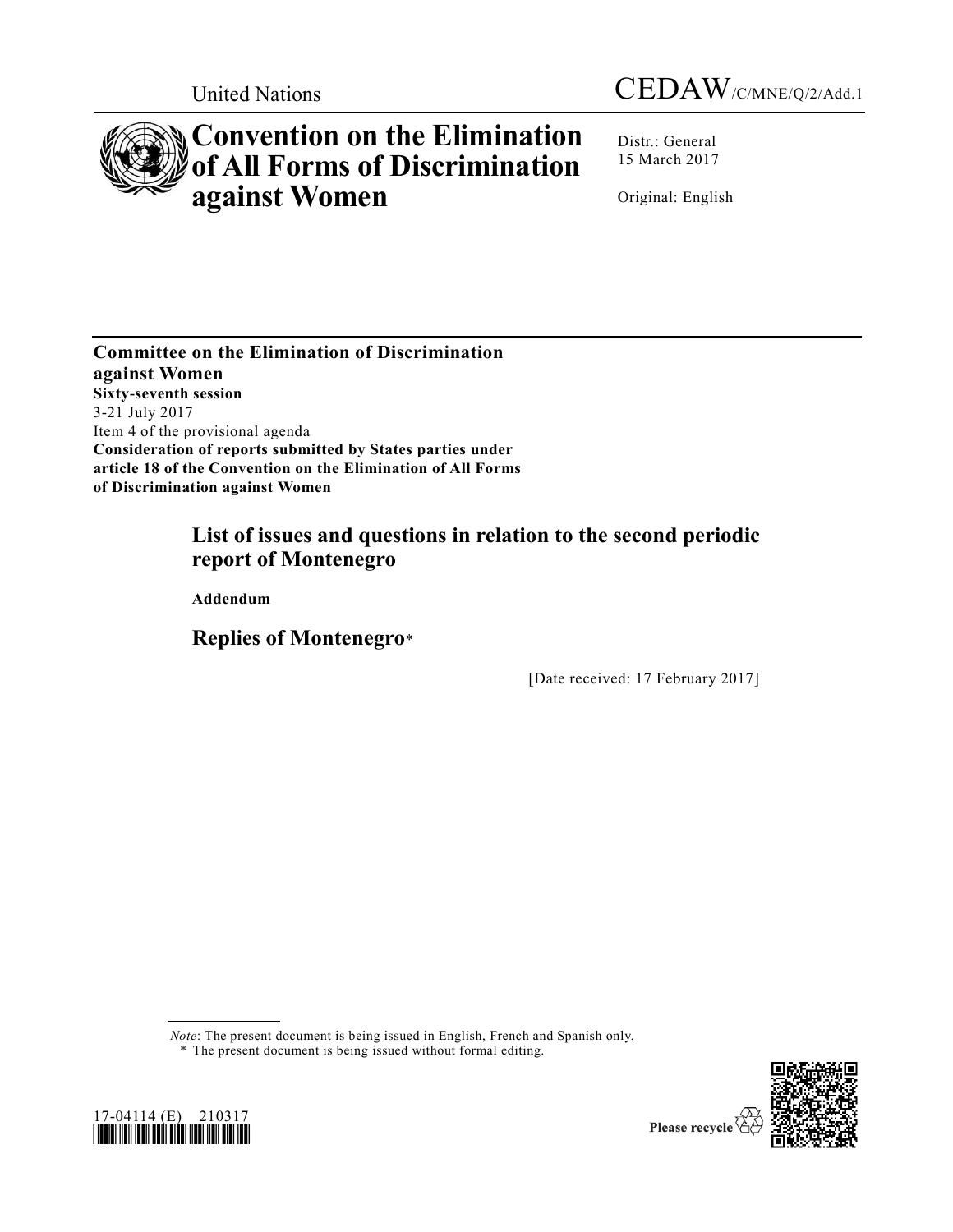# **Prepared by the Ministry for Human and Minority Rights in cooperation with all competent Montenegrin institutions**

# **Constitutional and institutional mechanism**

# **Question 1**

1. The Ministry of Human and Minority Rights (MHMR) continuously undertake measures for implementation of legislation to prevent discrimination based on sex, sexual orientation, gender identity from the Law on Prohibition of Discriminatio n (LPD) and the Law on Gender Equality (LGE) through compulsory education and the promotion of anti-discriminatory behaviour and practices. Education is included in the Plan for implementation of anti-discrimination legislation of MHMR and is carried out for the past five years.

2. *One module in each cycle of education is dedicated to the protection of discrimination against women and achieving gender equality*. Education included representatives of judiciary, Protector, NGOs dealing with human rights, then, police, local self-governments, inspection services, misdemeanour courts, state prosecution and centres for social work. Each education cycle is divided in five modules comprising of five seminars and five accompanying workshops each year. In 2016 there were six modules. The attendance is mandatory. This activity is supported by the OSCE ("Education Curriculum" can be found on [www.mmp.gov.me\)](file://///unhq.un.org/shared/english_wp51/MSWDocs/_2Semifinal/www.mmp.gov.me).

3. MHMR in 2016 implemented a media campaign on non-discrimination and promotion of anti-discriminatory behaviour, under the slogan *"Is there a difference? — Support Equality"*.

4. The Supreme State Prosecution, in cooperation with other institutions and NGOs, is implementing measures to prevent direct and indirect discrimination based on sex, sexual orientation, gender identity based on the LPD in the form of training for prosecutors and associates. According to the Prosecutorial Council Secretariat, in the course of 2016 were organized several seminars and working meetings regarding these topics, what is presented in annex I.

5. The Human Resources Management Authority and the Vocational Training Centre (VTC) organized in November 2016 a round table "Education of employees in the field of gender equality", where the innovated LGE from 2015 was presented.

6. In November 2016, representatives of Montenegrin institutions and NGOs dealing with gender equality, were introduced to the Commentary on the LGE, developed by experts in this area.

7. The Supreme Court stated that in the period between the submission of the II Periodic report until the end of 2016, there were no cases of discrimination based on sex, and that court cases in which the Montenegrin judges refer to the respective provisions of the Convention were not recorded.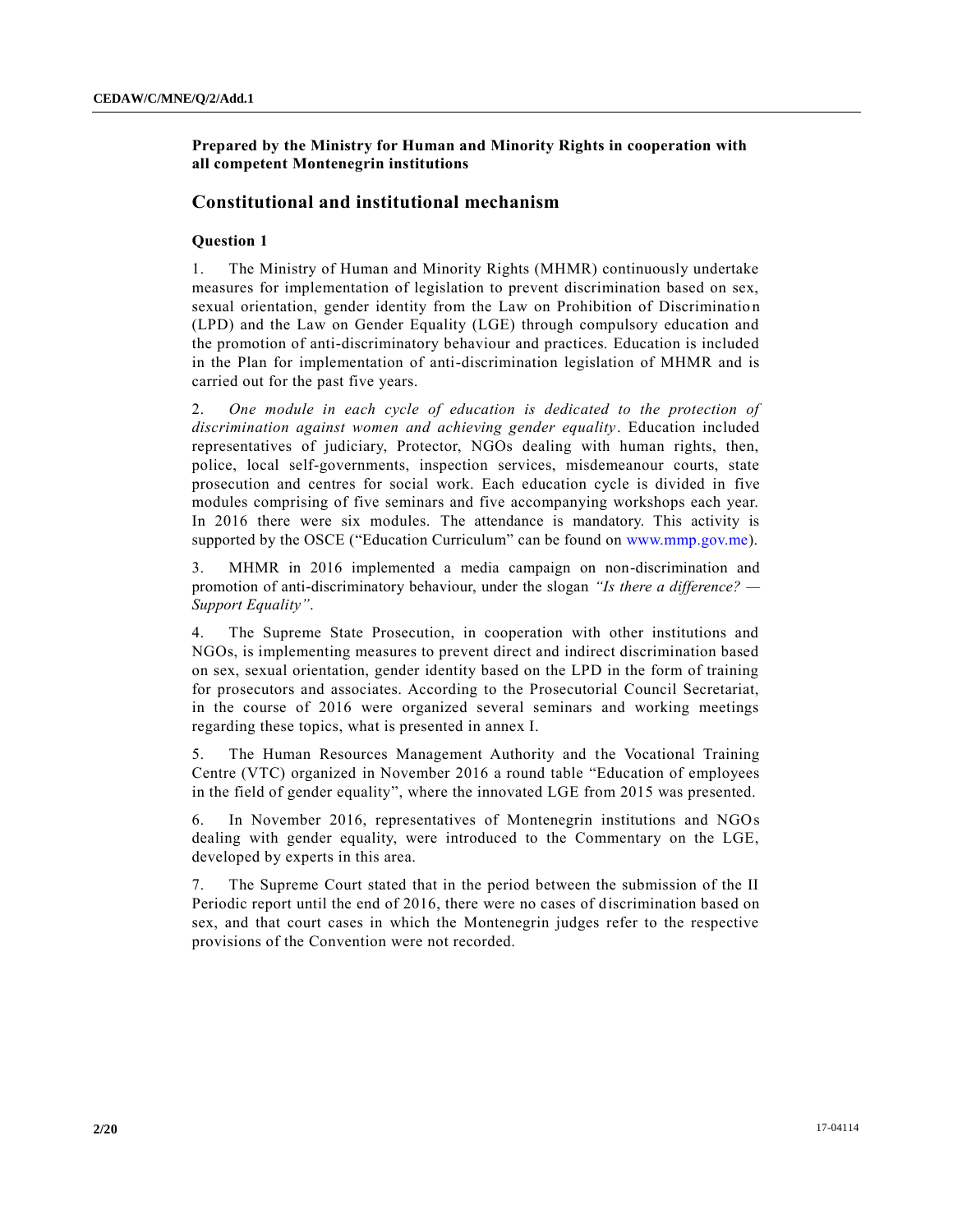# **Access to justice and legal complaint mechanisms**

#### **Question 2**

8. In cases of discrimination the Protector is authorized to file a lawsuit with the consent of the victim or to appear as an intervener if the party makes credible the occurrence of discrimination and Protector assesses that the conduct of the defendant led to discrimination on the same basis, of the group of persons with the same characteristics. The Protector obtained exclusive jurisdiction to act on complaints for discrimination based on sex in accordance with the innovated LGE. The Protector has continuous cooperation with NGOs advocating for women rights, and is continuously working on the empowerment of victims of gender inequality and in particularly of violence against women, so to report and actively participate in the proceedings for the protection of victims. The Protector parti cipates to all promotional activities, and, within its competences, launches initiatives for legislative reform and protection of gender equality through other forms of action. A representative of the Protector is a member of the National Council for Gender Equality (see annex II).

9. According to 2017 Law on Budget, to the Protector are allocated the funds for promotion of overall researches in the field of human rights (general protection, National Preventive Mechanism against torture — NPM, protection of children's rights and protection from discrimination) in the amount of  $\epsilon$ 2,000, and for membership in networks (domestic and international)  $E2,500$ . Within the current budget are provided funds for the following expenses: "material for special purpose" —  $\epsilon$ 1,000, professional development services —  $\epsilon$ 1,500, and the total cost of fuel at the level of entire institution (including NPM visits) are set at  $63,500$ , while for all travel expenses at annual level is provided  $E14,683.20$ . These data do not correspond with the conclusions of some international bodies and national Committee for Human rights and Freedoms about the need for greater visibility of the institution and its proactive, promotional activities, because this simply is not possible due to restrictive budget of the Institution.

10. LPD provided the possibility to initiate a court procedure for discrimination. Article 24 of the Law provides that anyone believing to be discriminated by treatment of an organ, business company, other legal person, entrepreneur and natural person has the right to be protected before the court. The procedure is initiated by a lawsuit. The procedure for protection from discrimination is urgent. Revision is always permitted in the dispute for protection from discrimination.

11. By the lawsuit can be claimed:

(a) Establishment of the fact that the respondent has acted discriminatory against the plaintiff;

(b) Prohibition of exercising the activity that bears potential treat of discrimination, i.e. prohibition of repetition of discrimination activity;

- (c) Elimination of the effects of discriminatory treatment;
- (d) Compensation of damage, in accordance with the law;

(e) Publication in the media, on the expenses of respondent, of the judgement establishing discrimination.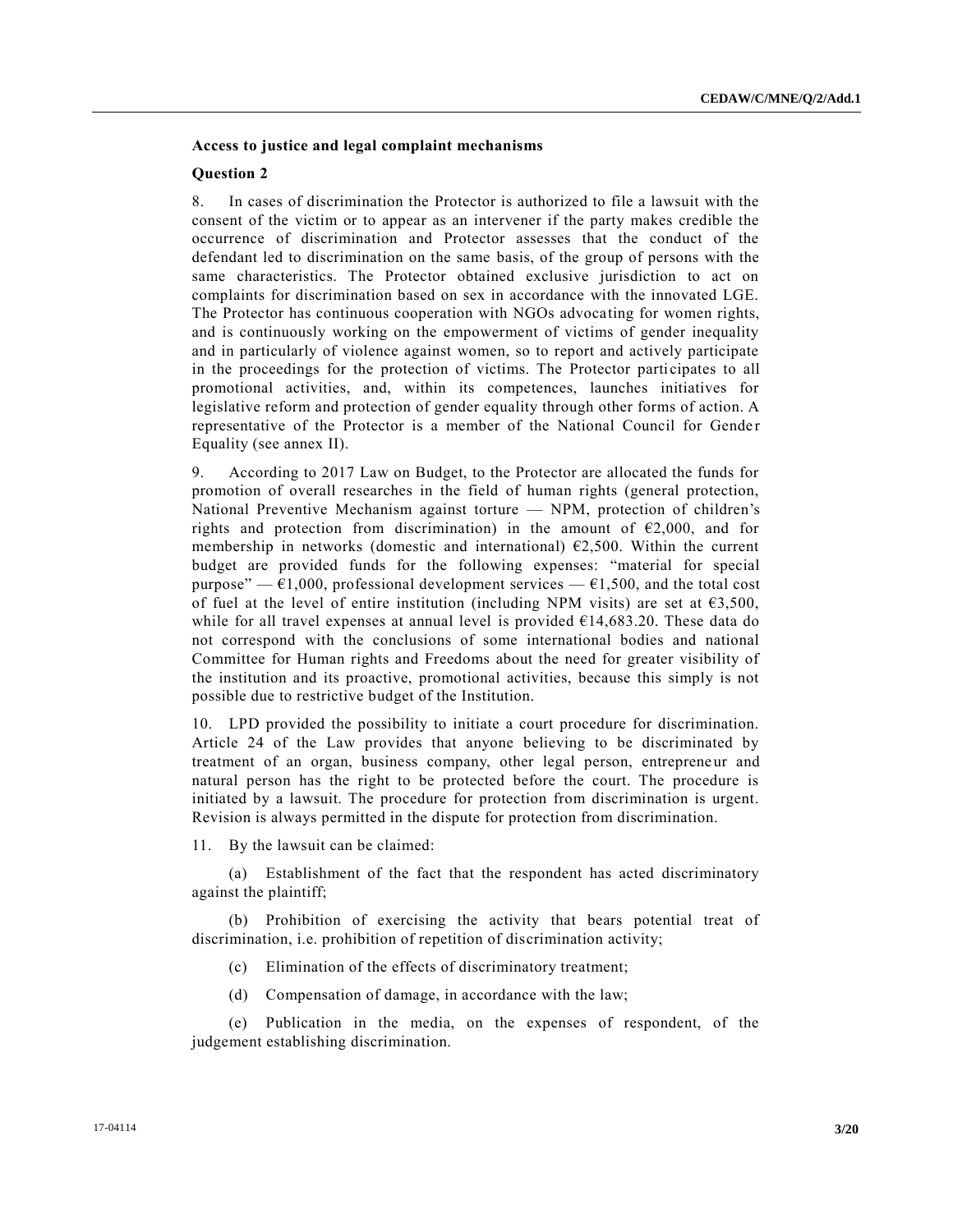12. In certain cases the lawsuit can be exert together with the claim for protection of the right of which is decided in a civil proceeding, if those claims are correlated and based on the same factual and legal ground.

13. The lawsuit may be filed within a year from cognition that discrimination is committed and not later than three years from the day when discrimination is committed.

14. CEDAW is mandatory part of education when it comes to presentation of international instruments and standards for gender equality for different target groups. CEDAW and Optional Protocol are obligatory topics of a Module "International and national legal framework for protection against discrimination". On the website of MHMR, there is CEDAW banner showing all reports and publication containing CEDAW and the Optional Protocol in Montenegrin (www.mmp.gov.me/ResourceManager/FileDownload.aspx?rId=90264&rType=2), which is distributed in hard copy to relevant institutions.

# **National machinery for the advancement of women**

# **Question 3**

15. In 2016 is established a new institutional mechanism for implementation of gender equality policy -National Council for Gender Equality as an expert advisory body to discuss issues of implementation of gender equality policy at national and local level. The Minister for HMR chairs the Council, which has 21 members of which four members are from NGO. The first meeting of the Council was held on 24 October 2016. To discuss issues in certain areas of importance for gender equality in the framework of the Council, are formed *advisory bodies — committees* (eight), which further monitor implementation and improvement of equal opportunities policy within respective areas and are adopted Rules of procedure. Its work will be focused on monitoring of gender mainstreaming integration. Council members do not receive compensation for work in this body.

16. In September 2016 MHMR and the Statistical Office of Montenegro have concluded a Memorandum on cooperation on the project "The index of gender equality" and other joint activities in the field of anti-discrimination, gender equality and minority rights. In October 2016, these institutions published a jubilee edition of the publication "Women and Men in Montenegro in 2016", which is the sixth edition, starting from 2006 and whose aim is to in one place show the largest number of features disaggregated by sex (www.mmp.gov.me/ rubrike/Publikacije/166949/zene-i-muskarci-u-Crnoj-Gori-2016.html).

# **Temporary special measures**

# **Question 4**

17. General measures are prescribed by the Law on the Constitutional Court of Montenegro, the Law on the Judicial Council and Judges and the Law on Public Prosecution from 2015 which stipulate that the proposers are bound to when proposing candidates care about gender balanced representation.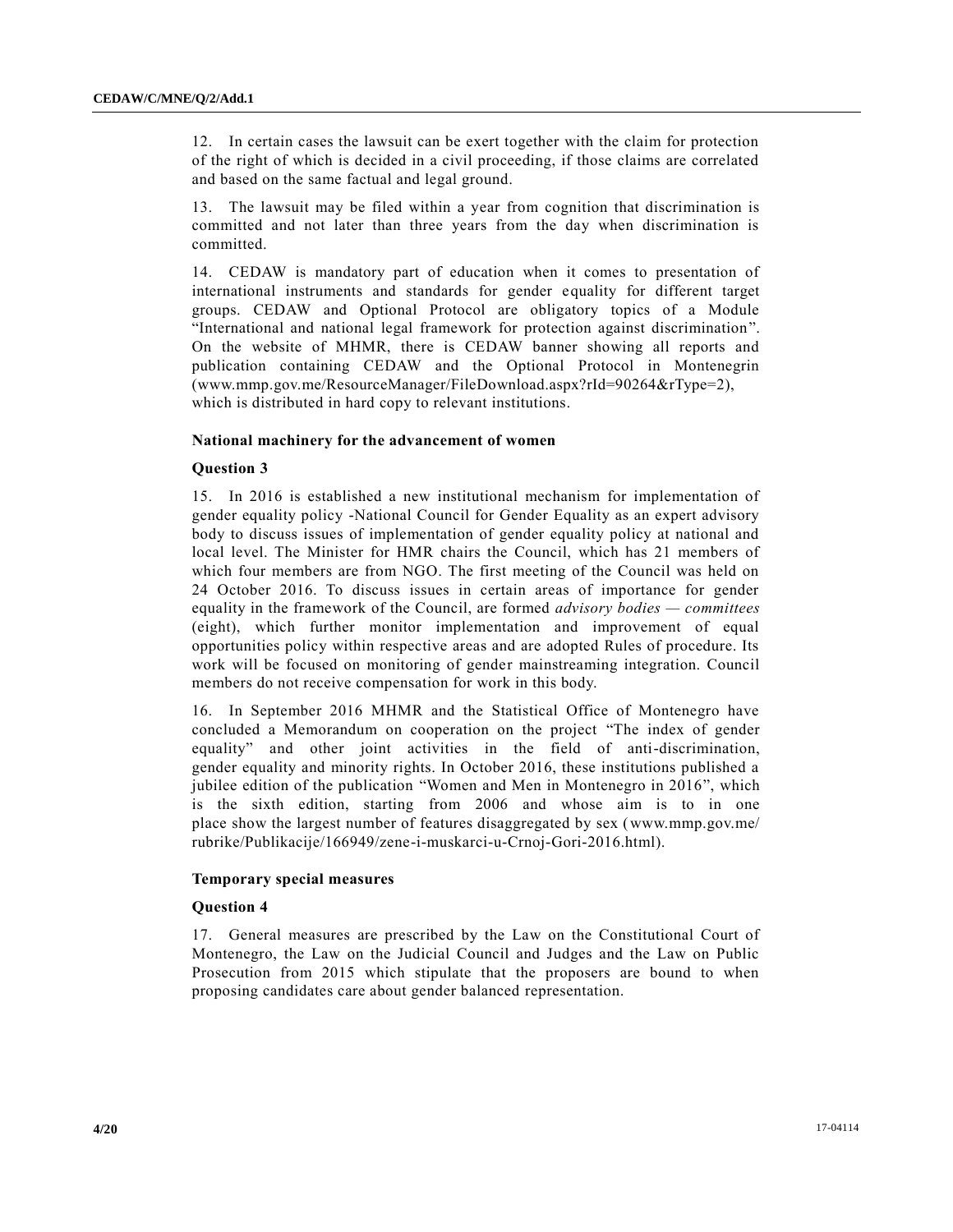18. Currently 63 per cent of judges in Montenegro are women. When it comes to prosecutors, 60 per cent are women. Presidents of the Supreme and the Constitutional Court are women.

19. Positive measures are defined by the strategic documents and action plans for promoting and achieving gender equality. Local action plans for gender equality, which were adopted in 12 municipalities, have special importance. In December 2016, for the purpose of monitoring the implementation of local action plans, MHMR presented Draft analysis of the signed memorandums of cooperation with local self-governments, which includes an analysis of local action plans.

20. A positive example of encouraging women's entrepreneurship and improving the position of women in the labour market are programmes of the Investment Development Fund of Montenegro for 2016 and 2017. They provide support through three credit lines, one of which provides for interest rate of 0 per cent, while in others interest rate ranges from 2 to 3 per cent with certain grace period.

21. In 2016, the Government of Montenegro adopted the Strategy for Youth, which includes measures to improve the situation of women.

# **Stereotypes**

#### **Question 5**

22. MHMR is proceeding with continuous training and promotions in order to eliminate discrimination and gender stereotypes. Two workshops were organized for media representatives in 2016. In November 2016, during the campaign "16 Days of Activism", MHMR and OSCE presented a video on gender-based violence, which was broadcast on 12 Montenegrin TV stations. Also were broadcast video clips with messages about gender-based violence, in Montenegrin, Albanian and English language. Messages were passed by men and were related to the elimination of stereotypes as one of the main causes of gender-based violence.

23. In November 2016, MHMR issued a bulletin on human rights comprised of information regarding human rights and fight against prejudice and presented it in several primary and secondary schools.

24. The analysis of media coverage from the gender aspect is in the process of development within the project "IPA 2014 Support to anti-discrimination and gender equality policies", which is implemented by MHMR and UNDP.

25. In 2016, the Capital City Podgorica, supported the implementation of several projects that promote gender equality (e.g., publication of a book "The process of socialization of gender equality" — the author has Master in Gender Studies). The use of gender-sensitive language is improved with several media in accordance with the LGE. Media in Montenegro are increasingly dealing with issues relating to women's rights — and among broadcasters the public service of Montenegro stands out with thematic shows on gender equality and is regularly informing the public about the campaign and the activities within the competence of MHMR. Certain local broadcasters introduced educational programmes on gender equality in the regular programme.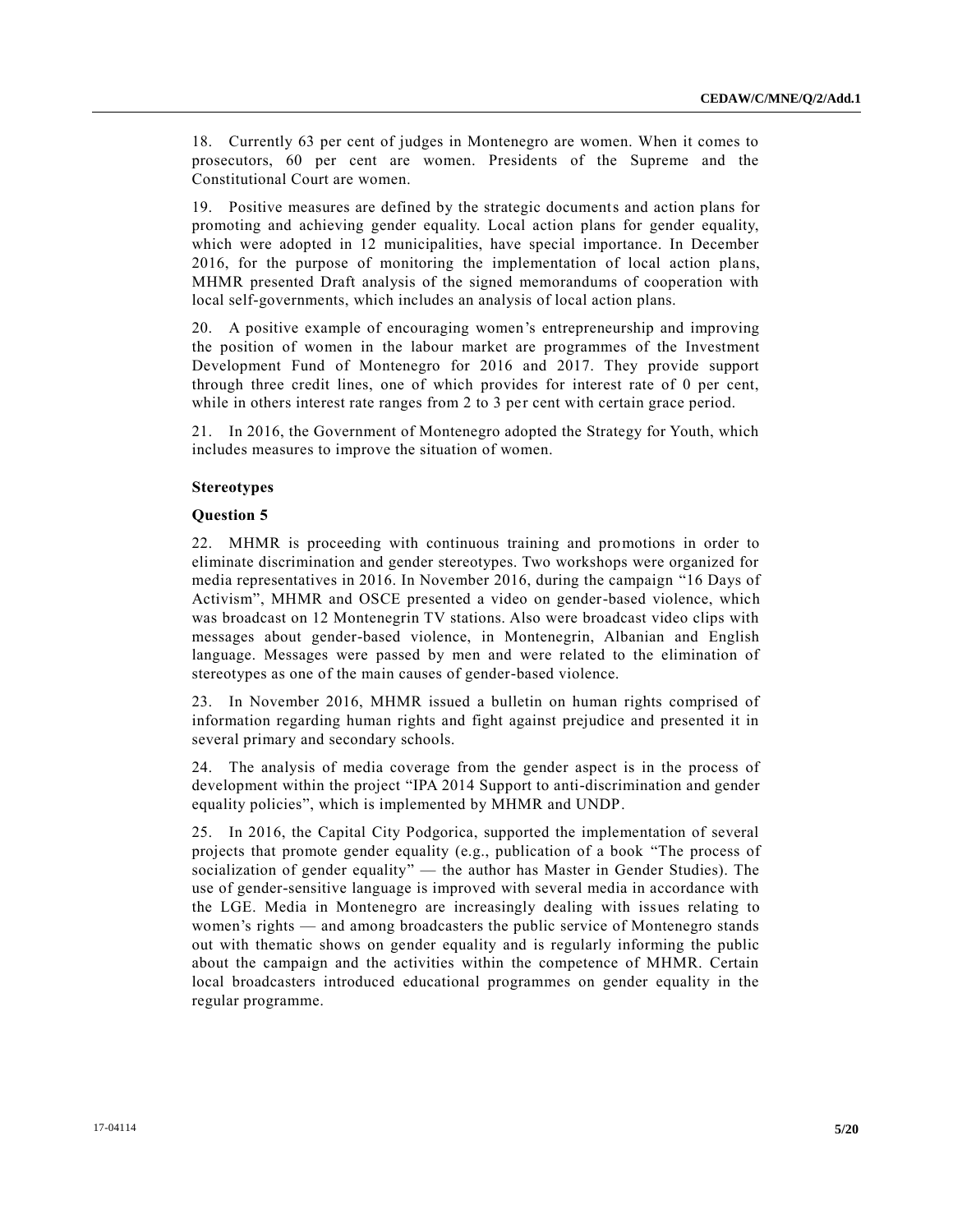# Violence against women<sup>1</sup>

#### **Question 6**

26. In 2016, the Government adopted a Report on the implementation of the Law on Protection against Domestic Violence (LPADV), which presented results of the application of LPADV for the period 2010-2015. It contains recommendations for improvements in the field of domestic violence. Preparation of the Report was supported by UNICEF with expert consultancy. LPADV is assessed as very good and in line with international standards. The problems in its implementation, discovered by data analysing, are not arising from legislation, but from the problems of interpretation of the Law, the lack of financial, operational and human resources, low level of sensibility of persons who apply the law and the like.

27. The report identifies good practices relating to: intensive work on harmonization of relevant legislation to this Law; work of centres for social work (CSW) and the introduction of new measures to assist and protect victims of domestic violence; successful activities in raising awareness and training of professionals; good cooperation and involvement of NGO sector; facilitation of provision of free legal assistance to victims of domestic violence; increased sensitization in the work of police and overall good implementation of protective measures and reporting cases of domestic violence; formation of multidisciplinary teams; implementation of the Protocol on acting, prevention and protection from domestic violence; increased number of convictions for reported violations and increased number of protective measures; opening of national SOS lines.

28. Also, there were identified deficiencies such as inadequate coordination in dealing with victims of violence between institutions; lack of capacities and resources of CSW and health institutions; lack of separate and spe cialized services for children who are victims of domestic violence; lack of a uniform way of collecting data and the absence of indicators for evaluation and monitoring of the application itself; insufficient training of health workers and associates for specific types of violence (violence against children, against women, persons with disabilities, the elderly and others.), and in terms of identifying victims and reporting cases of domestic violence.

29. Recommendations concerning strengthening of human and operational capacities of CSW in the area of protection from domestic violence were given to institutions; developing an integrated system of data collection and indicators for monitoring and evaluating cases of domestic violence, as well as implementa tion of specific training of health workers to identify certain types of violence, and to form expert teams in health care institution s of primary health care in which there are no trained expert teams, to implement protective measures of mandatory psychosocial treatment.<sup>2</sup>

30. In 2016, to the Inspection of social and child protection were filed two reports related to the failure of CSW in relation to violence/abuse against women. Reports

**\_\_\_\_\_\_\_\_\_\_\_\_\_\_\_\_\_\_**

<sup>&</sup>lt;sup>1</sup> The responses to questions  $6, 7, 8$  and  $9$  from the area of violence and in jurisdiction of the Supreme Court and the Ministry of Interior - Police Directorate, we are submiting enclosed to the statistics document.

<sup>&</sup>lt;sup>2</sup> http://www.gov.me/ResourceManager/FileDownload.aspx?rId=253391&rType=2.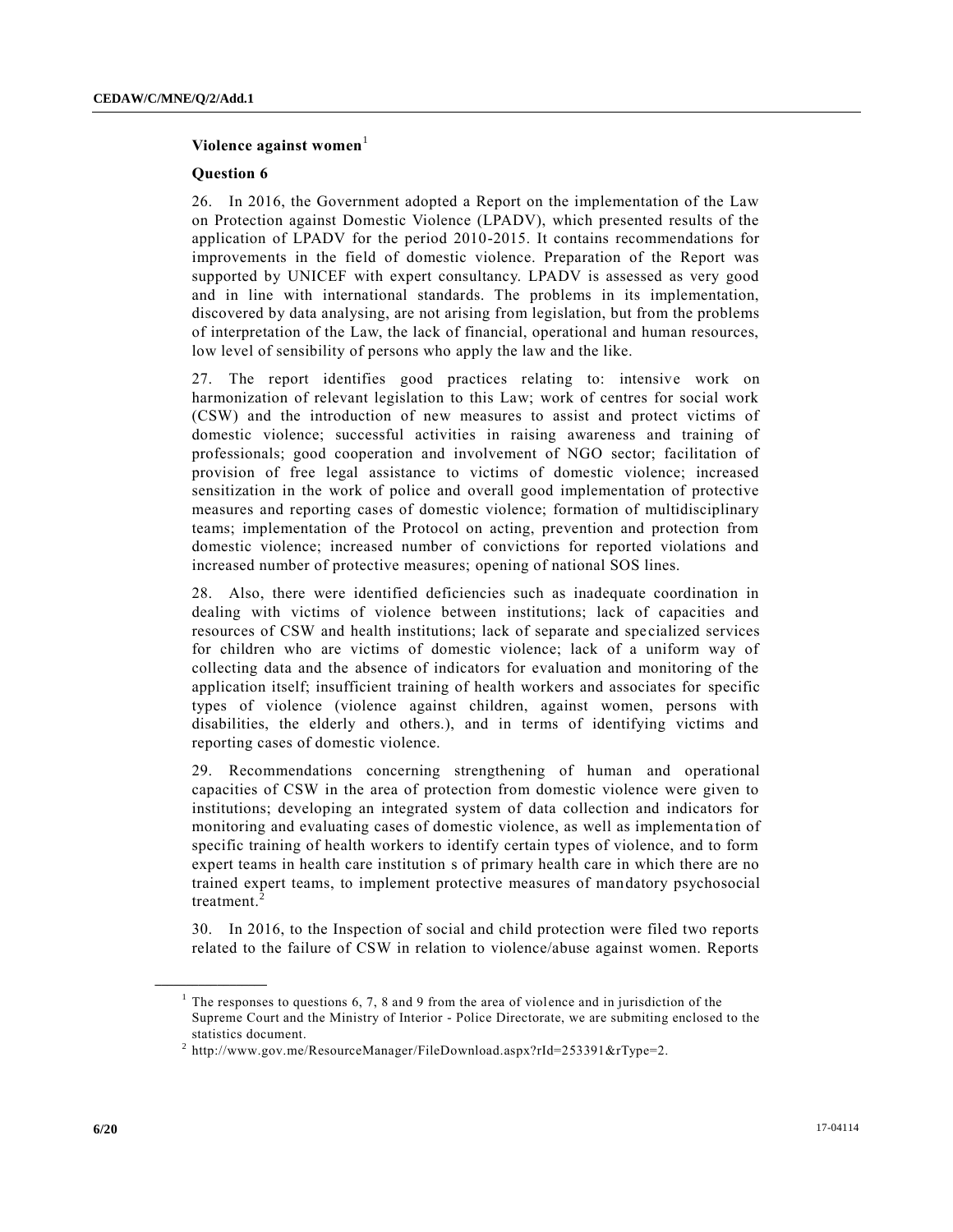were submitted through the NGO Centre for Women's Rights, and were related to the failure to act of those organs which resulted in abuse/neglect of children related to reported violence/abuse against women. Acting Inspector initiated the process of control for both cases.

31. With the application of positive experiences and best practices from developed European police services in relation to domestic violence and family community, the Police Directorate, within its jurisdiction, gives special attention to preventive action, operational work in the field, continuing education of police officers, improving the statistical and analytical monitoring and reporting (see annex III).

32. As for the unique database, the Police Directorate keeps separate records of crimes and misdemeanours of domestic violence. Crimes of domestic violence are promptly entered in the electronic database, with all specificities carried with this offense. As for misdemeanours of domestic violence, the electronic database does not fit the details and features that characterize these misdemeanours. Development of this database is in progress, so the data on misdemeanours of domestic violence are not recorded electronically.

33. VTC, in cooperation with NGO "SOS Hotline for Women and Children Victims of Violence" — Podgorica, *prepared a programme of education of employees in educational institutions on acting, prevention and protection of children and young persons from violence in the family*, which was adopted by the National Council for education. Through this programme were trained several groups of teachers from Montenegro.

34. The Municipality of Tivat developed an Informative booklet on the procedure in case of violence. in cooperation with the CSW for municipalities Kotor, Tivat and Budva, the Police Directorate and the Department for Security Tivat.

# **Question 7**

35. See the response to question No. 6.

36. Marital rape in Montenegrin legislation is not recognized as a criminal offense, so it is impossible to speak about the ex officio prosecution and punishing perpetrators.

37. According to data from the NGO Women's Safe House, the Ministry of Interior (MI) in the last two years led disciplinary proceedings against two police officers, for serious breach of official duty — violations of the Code of Police Ethics. In the first case breach was misconduct — violence towards his wife, for which a police officer was fined in the amount of 30 per cent of the monthly salary for a period of two months. In the latter case, breach was a misconduct and physical abuse — violence towards his wife and son, for which the police officer was fined in the amount of 30 per cent of the monthly salary, for a period of six months. In 2014/15, the Council for Civil Control of Police had five cases of control of police powers in the area of domestic violence. Three complaints were filed by victims of domestic violence, one by NGO Women's Rights Centre, and one complaint was considered by the Council on its own initiative, on the basis of media reports. In one case, the Council could not establish a violation of police powers, and the work on others is ongoing. Neither before the Constitutional Court, nor before international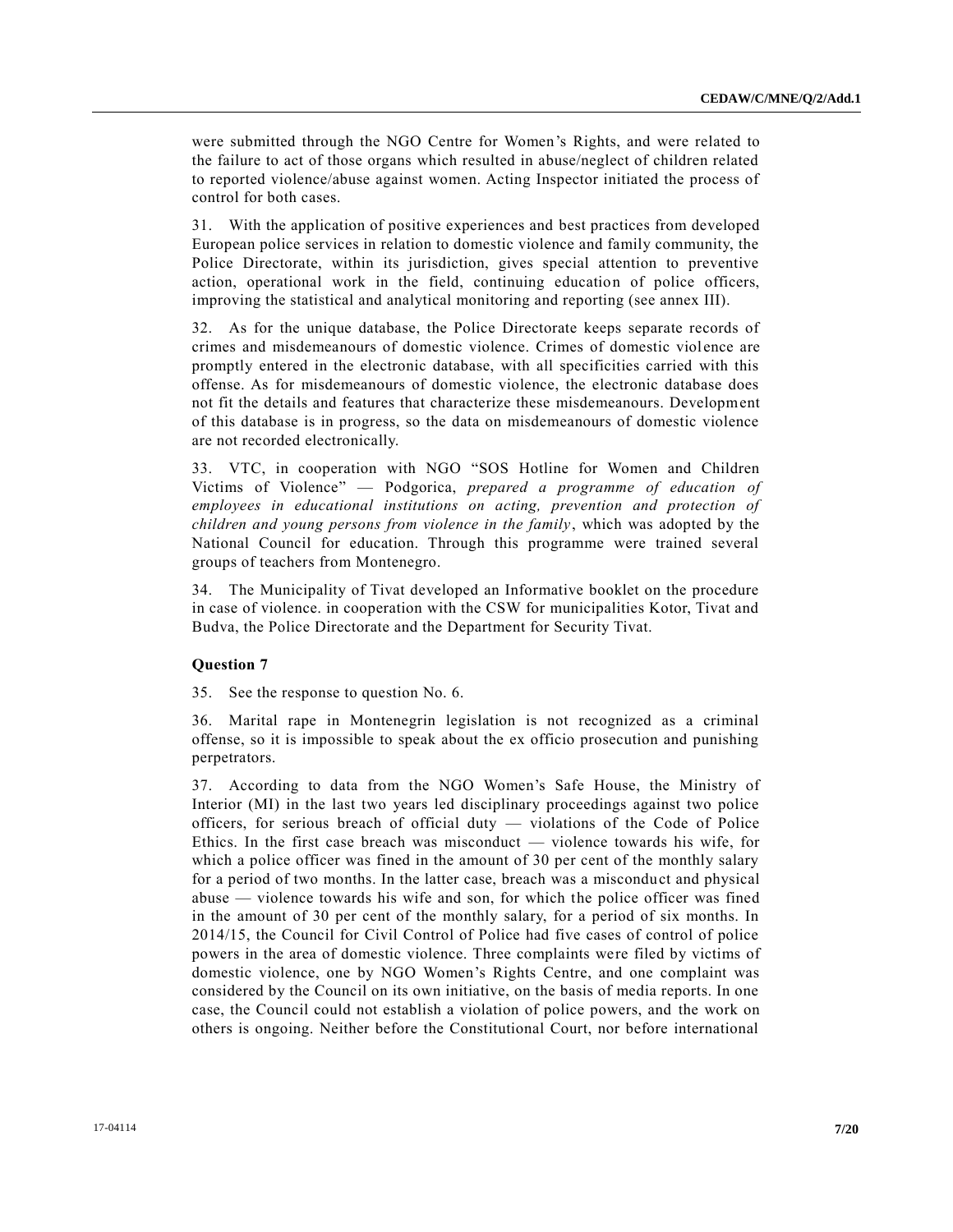bodies such as the European Court of Human Rights or the United Nations Committee, were brought relevant cases for Montenegro in this area.<sup>3</sup>

#### **Question 8**

38. See the response to question No. 6 and annex III.

#### **Question 9**

39. See the response to question No. 6.

40. The Ministry of Labour and Social Welfare (MLSW), as well as CSWs, are using the Social Welfare Information System (SWIS) — Social Card, for two years now. In the context of services provided by centres, it is developed a special module/form for domestic violence, through which centres process all reports of domestic violence, regardless of whether the violence is reported to a CSW or to the Police Directorate. In this way is established a unique database for reports of violence. Exchange of information on the reported violence between CSWs and police organs, is executed through sharing reports in paper, and after that these reports get entered in SWIS. As CSWs and the police are obliged to exchange data, in SWIS is generated a unique base of reports of domestic violence.

41. MLSW, every six months receives information on lawsuits failed by the Prosecution and on the status of the cases and the verdicts from Judicial Council. The data are presented in tables and are bind to specific time period.

#### **Question 10**

42. Article 44 of this Law provides that the law shall come into force eight days after publication in the Official Gazette of Montenegro, and that shall apply upon the accession of Montenegro to the European Union. Note that in Montenegro there is still no special fund for compensation of victims of criminal offences of violence, or fund for compensation of victims of violence against women.

# **Trafficking in women and girls**

#### **Question 11**

**\_\_\_\_\_\_\_\_\_\_\_\_\_\_\_\_\_\_**

43. In Montenegro, there is no law on human trafficking but this issue is regulated by Article 444 of the Criminal Code (CC), which defines the crime itself and determines the range of sentences for its execution. In the last two years, before the competent courts, no proceedings for crimes under Article 444 of CC — trafficking in human beings — were initiated. The last final court decision for this offence was delivered in 2014 before the Basic Court in Ulcinj. In Montenegrin courts which are responsible for dealing with cases of human trafficking, are established services to support damaged witnesses. In the first quarter of 2017, the Supreme Court will issue and distribute innovated Informer for victims of trafficking and domestic violence.

<sup>&</sup>lt;sup>3</sup> Information taken from the "Analysis of compliance of legislative and strategic framework of Montenegro with the CE Convention on Preventing and Combating Violence against Women and Domestic Violence", Women's Safe House, Podgorica, 2015.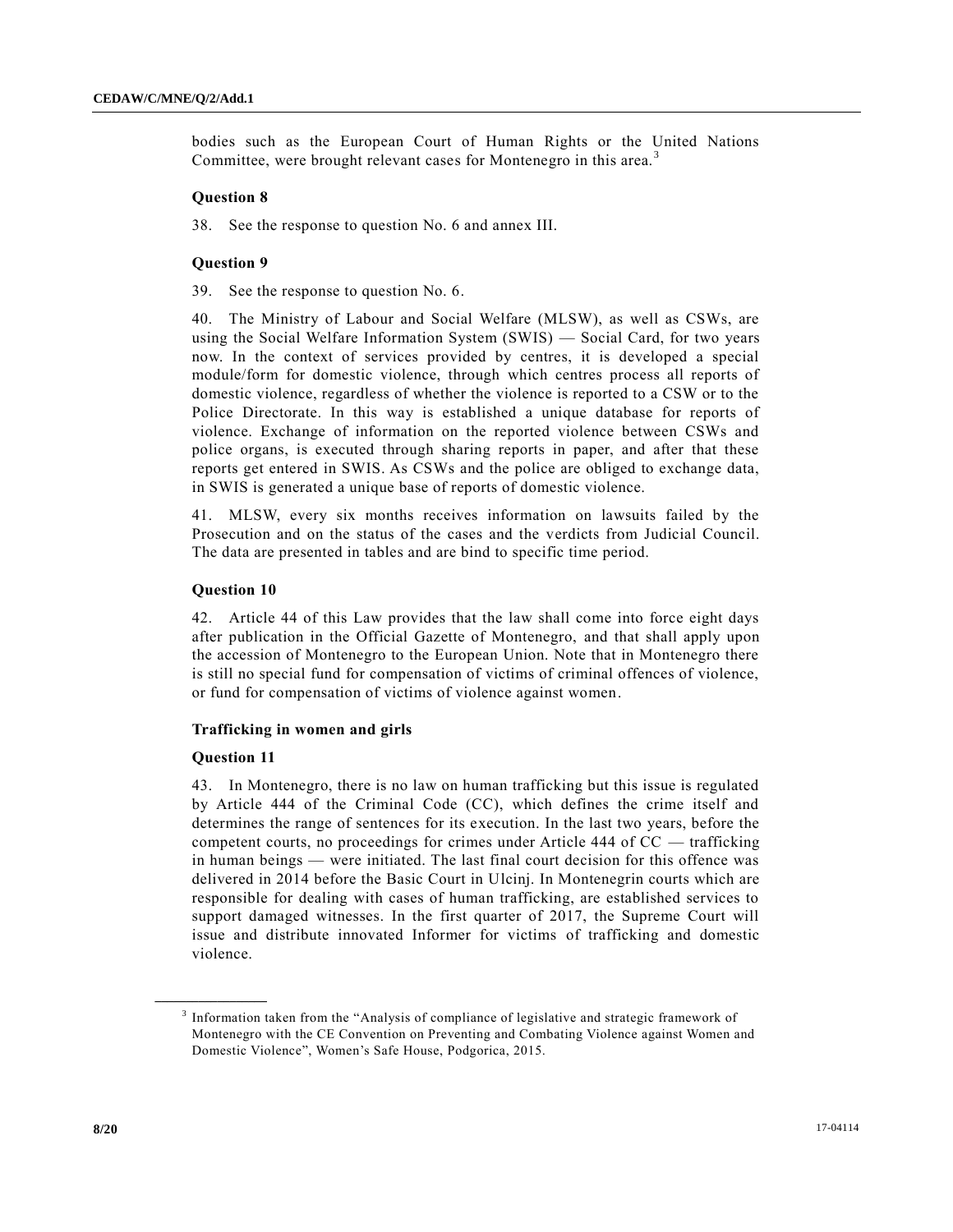44. The issue of temporary residence is regulated by the Law on Foreigners of 2015, which regulates the special rights for foreigners who are granted residence permits on humanitarian grounds: In accordance with Article 50, which refers to a temporary stay on humanitarian grounds, the permit for temporary residence on humanitarian grounds can be issued to a foreigner who is supposed to be the victim of the crime of human trafficking or victim of the crime of domestic violence or violence in family community, then to a minor foreigner who is abandoned or is a victim of organized crime or for other reasons left without parental care or unaccompanied a foreigner for particularly justified humanitarian reasons.

45. The Law stipulates that a foreigner who was identified by the police as a victim of crime of human trafficking, has the right to in a period of 90 days, decide if he/she will cooperate in criminal proceedings, or whether he/she will join the prosecution or be a witness in this proceeding (reflection period). A minor who was found to be the victim of the crime of human trafficking will not be returned to any state if, after the assessment of the risk and its security, there are circumstances indicating that such a return would not be in his best interest.

46. During the reporting period there were no applications for temporary residence permit for residents who stayed in the shelter for victims of human trafficking. At the same time, Article 2 of the Agreement on cooperation in the fight against human trafficking defines that the signatories of the Agreement agreed to provide assistance to potential victims or victims of human trafficking, in accordance with this Agreement, regardless of the will of potential victims or victims of human trafficking to participate in criminal proceeding for the crime of human trafficking ". In accordance with the Agreement, assistance and protection of victims of trafficking is provided on a voluntary basis and the consent of the victim after identification.

47. During identification, the victim is offered the possibility of accommodation in the Government Shelter for victims of trafficking. The victim, if necessary is informed in his/her native language about the country, city, location where he/she is settled. After sheltering, the victim get informed that he/she is in a safe and secure place and is offered help and support that is provided regardless of whether he/she is about to testify and participate in the process against the traffickers or group. Victim is entitled to a period of reflection up to 90 days. Victim is informed of his/her rights and national legislation on the punishment of traffickers if the court proceedings prove trafficking in human beings. In the case of participation in the trial he/she has the right to free legal aid.

48. If the victim does not want to cooperate and to be sheltered, he/she get informed that in case of changing his/her mind, he/she can turn to SOS line for anti-trafficking or the nearest police station. The statements and the identity of the victim always remain anonymous to the public. For minors, it is necessary the inclusion of social workers as guardian organ. In the shelter are conducted educational workshops adjusted according the age of the victim. Competent social worker as guardian determines an individual work plan that is tailored according the age, interests, personal ability and willingness of a minor. In addition to the staff in the shelter and the guardian, for each case individually meets the Coordination Body, which was established on the basis of the Agreement where all responsible institutions consider cases and make decisions in the best interest of the person.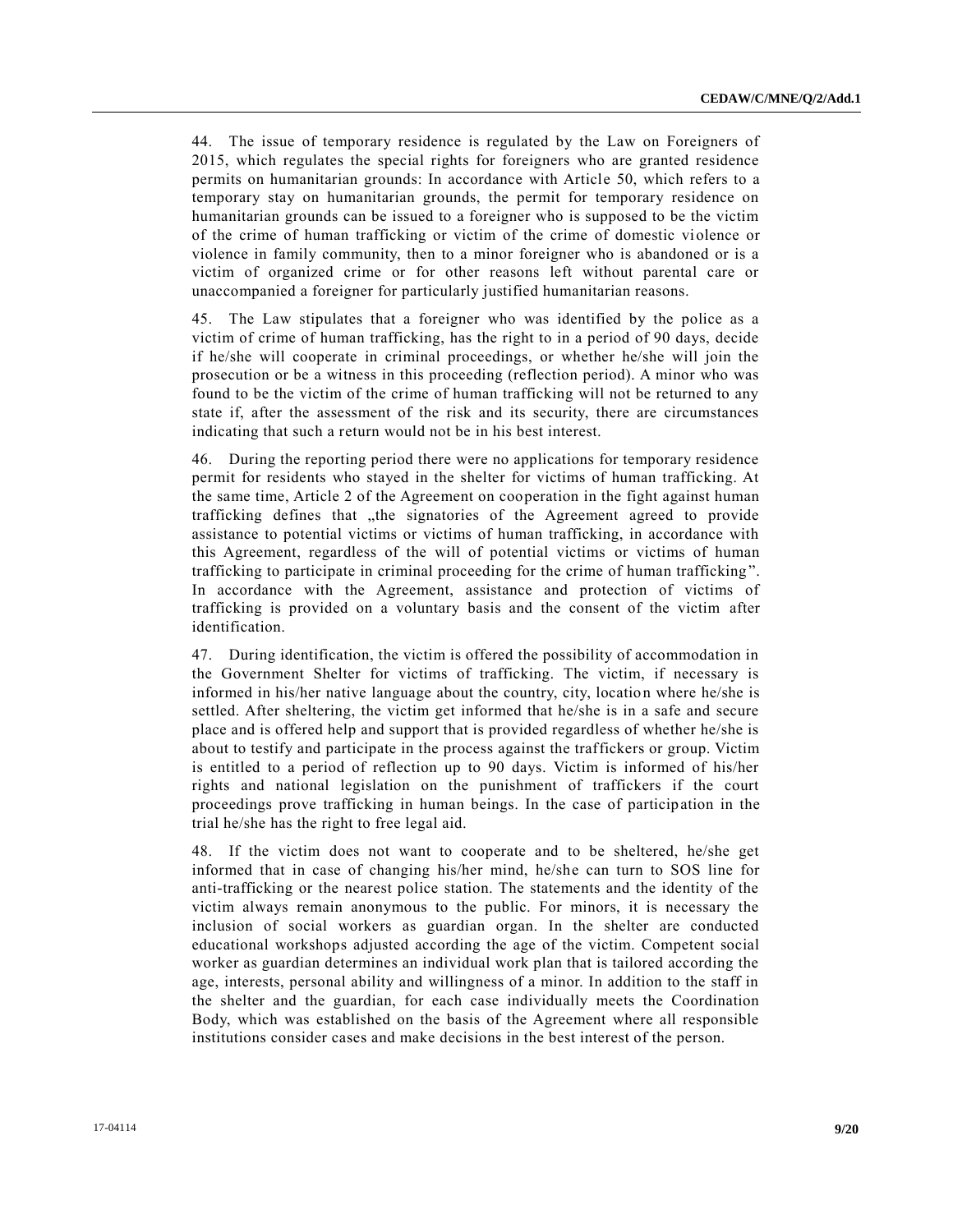49. As part of regular inspections and increased inspection supervision, especially during the tourist season in 2015 and 2016, potential trafficking victims were not identified.

50. In May 2016, MHMR, the Office for Fight against Human Trafficking (OFAHT) and NGO "Montenegrin Women's Lobby" signed a Memorandum on mutual cooperation in the field of prevention and provision of assistance and protection to victims and potential victims of trafficking in Montenegro.

# **Question 12**

51. The Government of Montenegro allocates necessary funding for the operation of the Shelter for victims of trafficking in Montenegro through the budget programme of OFAHT. Pursuant to the Agreement signed between the Office and NGO "Montenegrin Women's Lobby" on the project to protect victims of trafficking, the Office committed to from its own funds cover all expenses including rents, utilities and salary for employed activists, regardless of whether in the shelter there are victims or not, so that professional staff and premises of Shelter at any time could be available.

52. Victims are provided with so called initial recovery in the Shelter, by providing a basic assistance package — food, hygiene products, medicines, clothing, shoes and the like. In accordance with the specific needs of each individual victims, are made and implemented individual work plans, with the aim of their (re)integration. During 2016, on the financing of shelters was spent an average of €28,000.

# **Participation in political and public life**

# **Question 13**

53. Amendments to the electoral legislation from 2014, influenced 2016 parliamentary elections. In the current convocation of the Parliament of Montenegro (26th convocation) of 81 MPs, 19 are women, or 23.46 per cent, what represent an increase compared to the 25th convocation when there were 15 women or 18.5 per cent. This is the best result in the history of Montenegrin parliamentary system (see annex IV).

54. During May, June and September 2016, MHMR and UNDP conducted 12 training sessions for members of political parties under the IPA project "Support to anti-discrimination and gender equality policies". A number of representatives of political parties were trained for trainers for gender equality. In June 2017, MHMR and UNDP organized a Solemn Academy on the occasion of 70 years (from 1946) from obtaining voting rights for women in Montenegro, in order to promote the political participation of women. In the course is the conduct of two researches, gender mirror of political parties and the media, which will be completed and presented in 2017.

55. In December 2016, in cooperation with UNDP and partner organizations, MHMR organized in Budva a conference on enhancing gender equality in the countries of the Western Balkans and Turkey, which brought together more than 100 representatives of mechanisms for gender equality. The aim of this conference was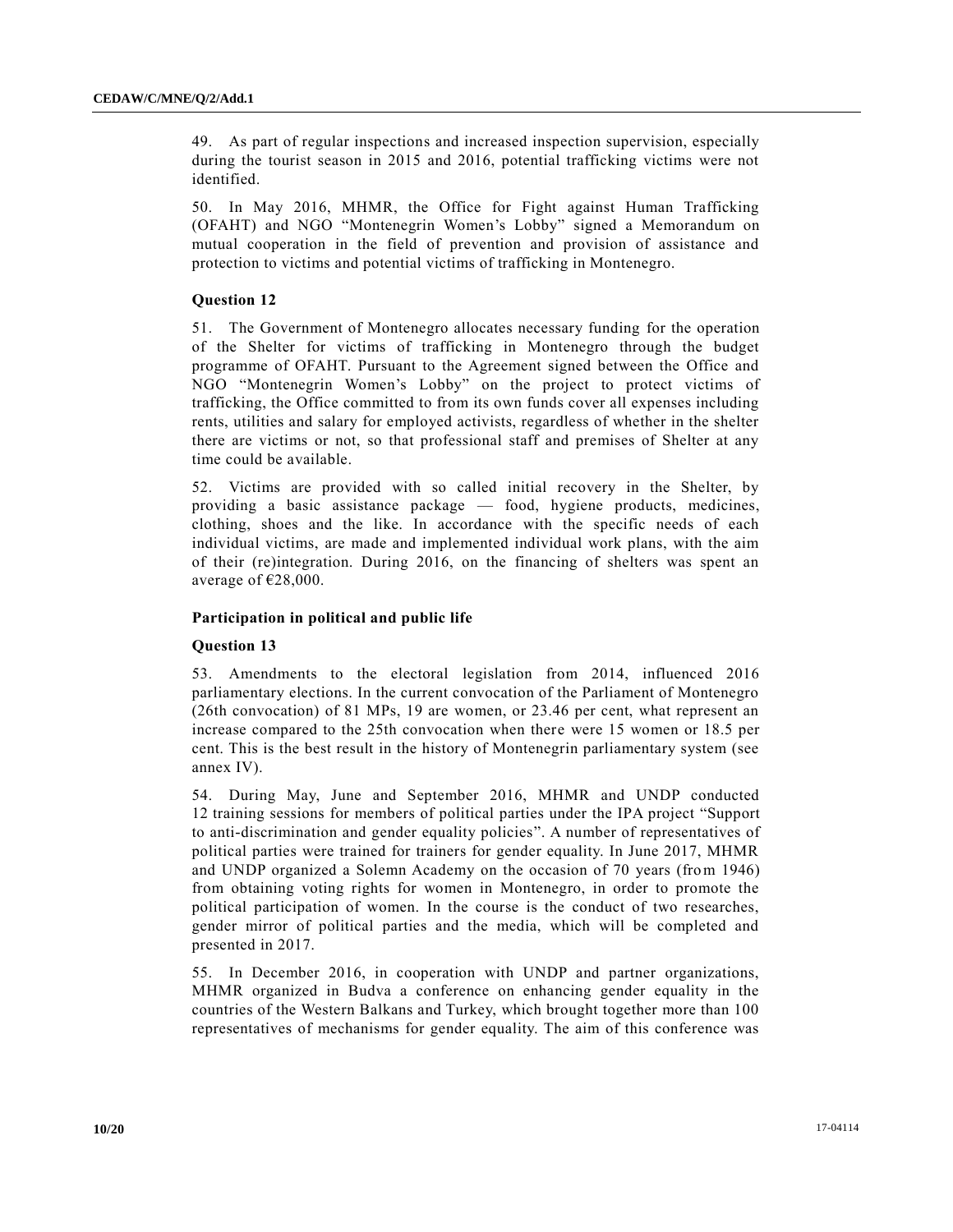to create a regional platform for gender equality so to strengthen cooperation between regional mechanisms.

56. In December 2016, MHMR organized a workshop on empowering members of minorities and other minority communities, with a focus on Roma women in order to empower them to practice politics.

57. During 2016, with financial support from the Commission for allocation of funds from lottery, and in cooperation with MHMR and Gender Equality Office Bar, NGO SPES implemented the project "For the greater participation of Roma and Egyptians women in public and political life of Montenegro".

58. In July 2016, Gender Equality Committee adopted the Action Plan for gender responsible Parliament of Montenegro, September 2016-September 2018. The implementation of the Plan should influence the awareness on gender equality issues and the importance of the integration of gender equality policies, as well as the establishment of mechanisms for achieving gender equality in Parliament. Development of this document was supported by OSCE, by engaging the experts of ODIHR, who developed Guidelines, which served as manual for the development of this plan.

#### **Education**

#### **Question 14**

59. In June 2016, in cooperation with nine preschool institutions, in nine municipalities was successfully organized a Preparatory kindergarten for 111 children of Roma and Egyptian population. The Ministry of Education, Institute of Education (IE) and MHMR conducted a campaign for enrolment of Roma and Egyptian children in the first grade. Leaflets, printed in Montenegrin, Albanian and Roma language, giving detailed instructions on enrolment were disseminated.

60. In 2016, IE provided training for 22 teachers and financial supported nine Roma mediators.

61. With the aim of desegregation, the regional department of elementary school "Bozidar Vukovic Podgoricanin" for students of RE population in the camp Konik is closed, and these students are deployed in seven primary schools in Podgorica.

62. All students of RE population in Montenegro are provided with free textbooks. MHMR provided free textbooks for the first cycle of primary education and for other pupils the Ministry of Education (ME). It also provided transportation for all students of RE population in Podgorica. For the upcoming school year 2017/18 is planned the financing of 20 mediators for the work in schools for the needs and help to the students of RE population in Montenegro.

63. CVE developed occupation and qualification standards and Education Programme for the acquisition of professional qualifications for the position of Associate in the social inclusion of Roma and Egyptians in the field of education.

64. Through the project "Scholarship fund and mentoring for secondary and university education of Roma and Egyptian youth in Montenegro", implemented by the IE in cooperation with secondary schools, is introduced mentoring for students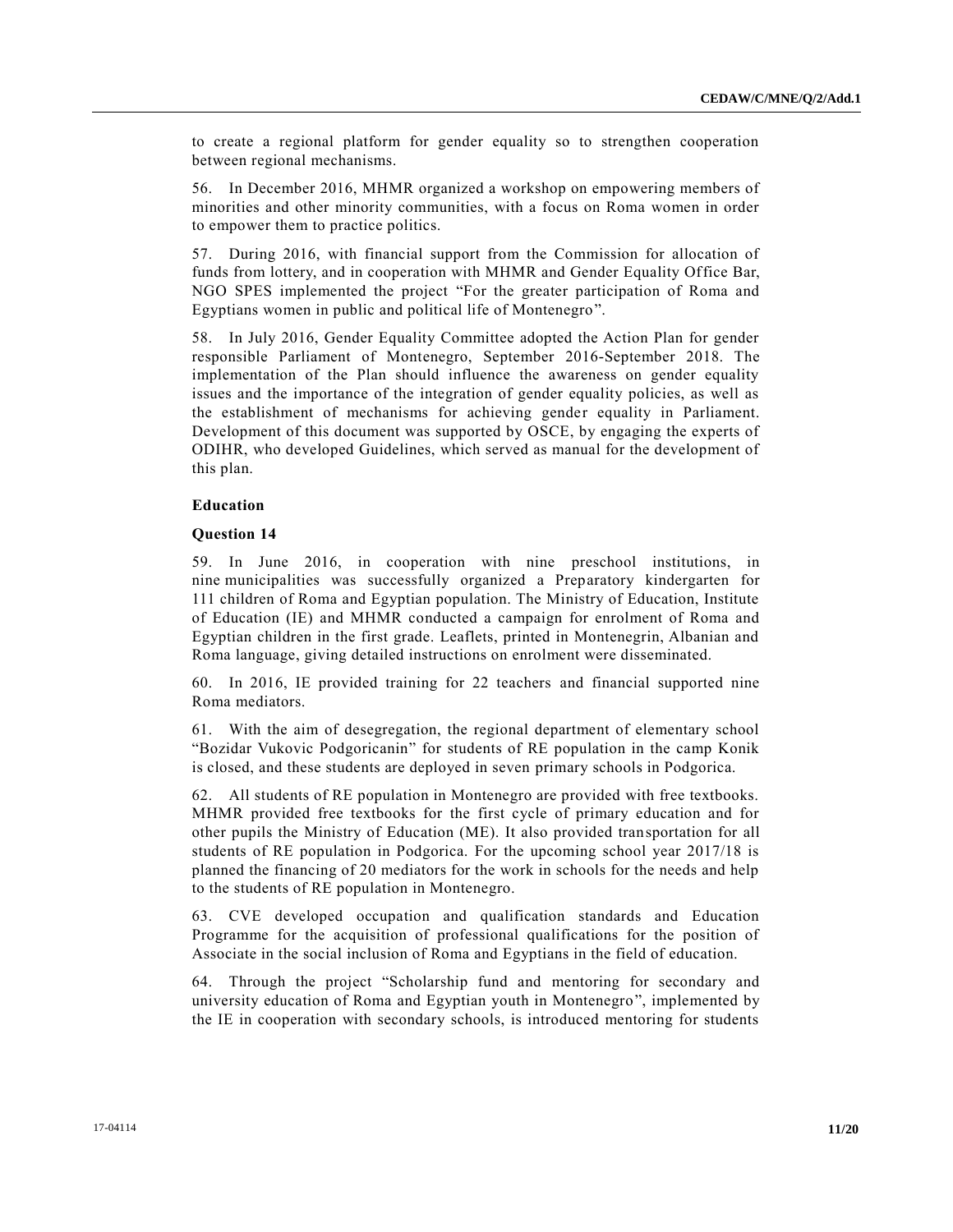of RE population in gymnasiums and vocational schools, with the aim to reduce dropout and provide for better achievements.

65. In 2016, in secondary education were included 96 Roma and Egyptians, of which 36 were girls. 27 mentors in 19 secondary schools in Montenegro were engaged. In university education were included 16 Roma and Egyptian students, of which 10 were girls, and for them were provided scholarships.

66. In 2016, MHMR prepared and Government adopted a "Strategy for social inclusion of Roma and Egyptians 2016-2020", which envisages affirmative measures.

67. For scholarships of Roma and Egyptians in secondary schools and university MHMR provided €75,000 in 2014, €80,000 in 2015 and €80,000 in 2016.

#### **Employment**

#### **Question 15**

68. Earnings of an employee in the public sector is determined by an individual act, in accordance with the new Law on Salaries in the Public Sector from 2016 and the General Collective Agreement, governing the principle of equal pay. Determining the salaries of employees in the public sector based on the principles of uniformity of salaries in the public sector for work on the same or similar positions and jobs that require the same level or sublevel of qualifications; transparency of earnings and fiscal sustainability of earnings.

69. The Labour Inspection (LI), as part of its regular activities, and following a report of employees, is controlling the payment and regularity of wages and respect for this principle. Cases of unequally paid salaries or fringe benefits, with one employer in the public or private sector in relation to gender were not determined.

70. LI is taking measures aimed at combating grey economy (illegal employment) on the labour market.

71. To more efficient fighting of illegal employment contributed also the acting of LI on initiatives of citizen, trade unions, NGOs and employees, which in 2016 were 1,806 in the field of labour relations and employment (applicants: 585 men, 449 women, and 772 anonymous) and all were related to illegal work in all its forms. Combating illegal employment of foreigners contributed to the engagement and joint control of labour inspectors and inspectors for foreigners from the Police Directorate of MI, which during 2016 were 277.

72. In the reporting year were found 1,977 illegal workers (839 Montenegrin and 1,138 foreigners, of which 1,444 men and 533 women), and after the measures taken by LI, them 757 (502 men and 255 women) set up a working relation in the accordance with the Law on Labour and the Law on Foreigners. Of that number, 501 Montenegrins (314 men and 187 women) and 256 foreigners (188 men and 68 women) legally employed.

73. During the tourist season from 1 June-1 September 2016, 1,171 persons had informal work (59 per cent at the level of the year), and after LI took measures, 482 persons were introduced in the legal framework (64 per cent at the level of the year).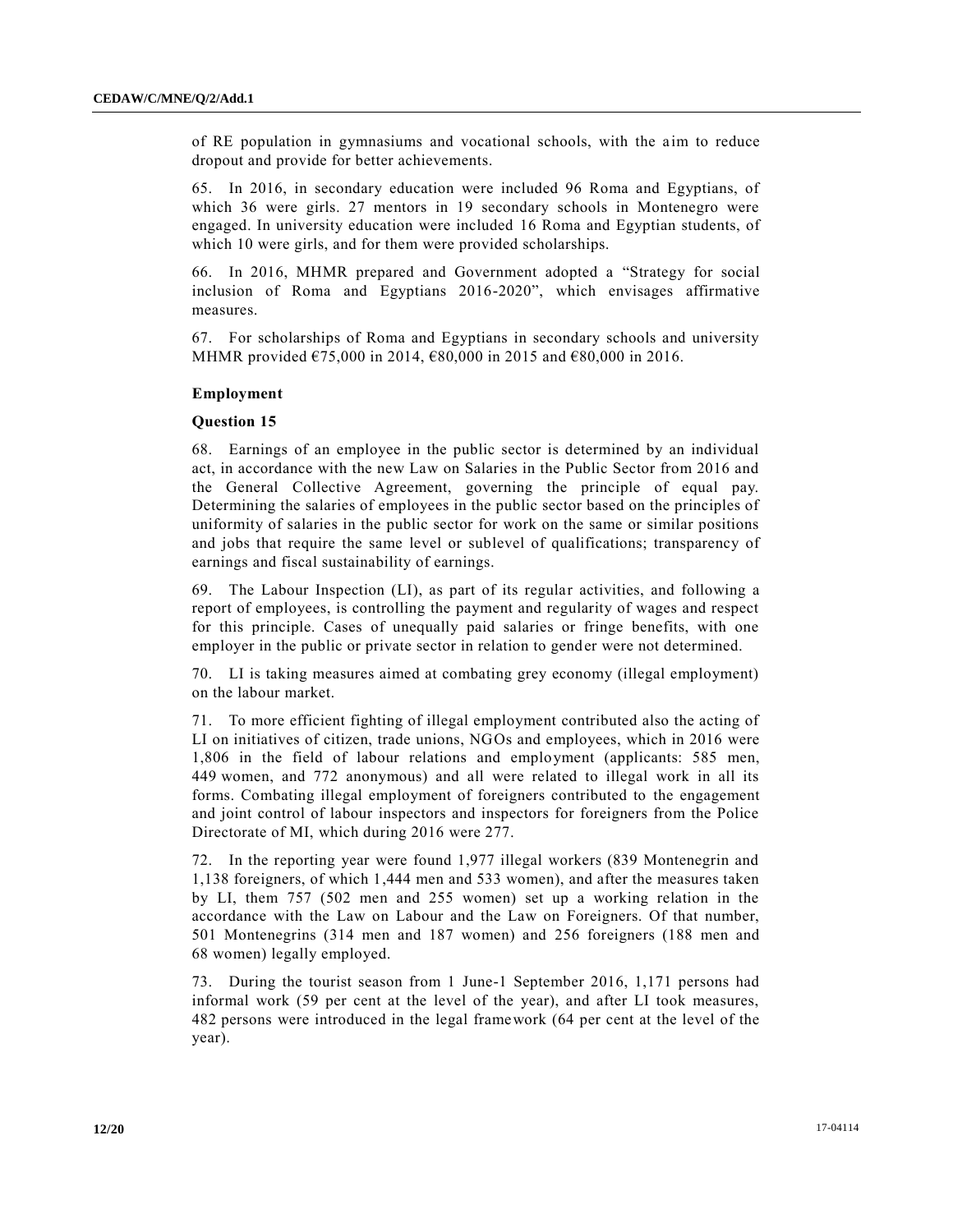# **Question 16**

74. *Inspection Administration* in 2016 recorded three cases of reported discrimination pertaining to: preventing t performance of the tasks for which is concluded a contract of employment, than the abolition of the position and declaring redundancy, deployment to another position and salary reduction, working conditions and deployment to appropriate positions. Only one report concerning violation of labour rights was founded. After inspection control violation was removed.

75. Applicants were informed in writing about the course and outcome of the inspection supervision, and were referred the Protector and competent court for potential protection from discrimination, in cases where LI did not find violations from labour and based on labour,

76. LI in 2016 submitted four initiatives related to the abuse at work-mobbing, referring to: non-determination of intermediary for mobbing, non-performance ("empty desk" mobbing).

77. In cases of failure to select an intermediary, Inspection responded by pointing to the employer on a legal obligation, and for the rest it referred the parties to the Protector and eventual protection of rights before the Agency for peaceful settlement of labour disputes and competent court.

# **Annex V**

78. Before the Montenegrin courts is not formed any civil case relating to discrimination against women based on sex.

# **Question 17**

79. During 2016 were realized two Programmes of support to business development implemented by women through the Investment Development Fund — IDF. This is a basic Programme of support for women in business, as well as special UNDP Programme for support women in business, which is implemented in cooperation of MHMR and UNDP. Through these programmes, in 2016, IDF has funded 38 projects in the amount of  $\text{\textsterling}1,068,298.09$ .

80. The above-mentioned basic *Programme of financial support to women in business* aims to stimulate and support women's entrepreneurship, in a way to allow access to funds amounting to  $\epsilon$ 200,000 (for entrepreneurs up to  $\epsilon$ 50,000) to women who initiate or further develop business, with an interest rate of 3,5 per cent, or 3 per cent if the project is implemented in the north of Montenegro and less developed municipalities — Niksic, Ulcinj and Cetinje, and the repayment period up to 12 years, including the possibility of using the grace period up to 4 years. IDF funds that were granted in the previous year by virtue of the said programme were intended for investment in basic assets, tangible and intangible assets, as well as for working capital (up to 30 per cent of the total loan amount). Also in 2016 the IDF has funded 14 projects in the amount of €866,448.09, of which eight from their own loan potential, and six projects through banks.

81. *UNDP Programme of support to women in business*, which is being implemented in cooperation of MHMR and UNDP from 2015, to all interested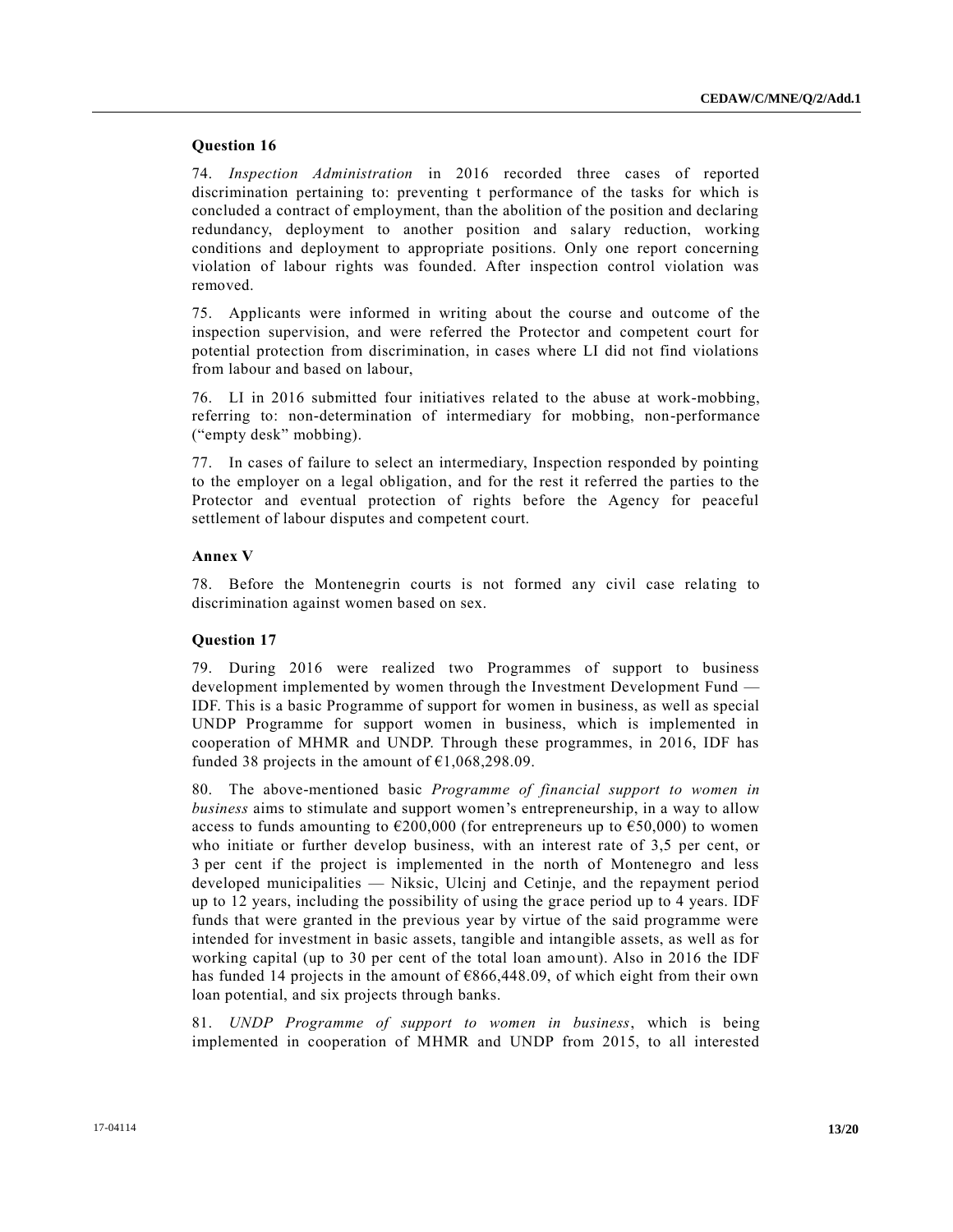women in addition to the financial support of IDF, is given the possibility of education or training in the field of entrepreneurship. Conditions for obtaining financial support of IDF, defined by this Programme, in 2016 called for the loans in the amount of up to  $E10,000$  at an interest rate of 2.5 per cent or 2 per cent if the project was implemented in the north of Montenegro and less developed municipalities — Niksic, Ulcinj and Cetinje, and the repayment period up to six years, including a grace period of one year. Under this programme, which included funding solely from the loan potential of the IDF, in 2016 were supported 24 projects in the amount of  $\epsilon$ 201,850.

82. During 2016, the Employment Agency has implemented education and training programmes for 454 unemployed persons, of which 59 per cent were women. In 2016, this institution implemented a training programme for work with the employer covering 250 long-term unemployed persons who have not been employed in the last 12 months, since their previous knowledge was not sufficient for employment. Of the total number, 114 were women.

83. In order to mitigate the effects of long-term unemployment, in 2016 was implemented a programme of training for independent work for 71 unemployed persons with acquired secondary education less than two years ago, with no experience at the level of education. Of these 30 were women.

84. Programme "Public Works" was carried out in cooperation with ministries, local governments, public institutions, NGOs, employers and other entities. In public works are employed for a definite period, in average duration of six months, 1,096 less employable unemployed persons from the records of the Agency, of which 69 per cent are women.

85. Programme "Young people are our potential, give them a chance," was attended by 60 per cent women, who were aged under 30, with higher education, work experience at the level of education, advanced computer skills and English.

86. Within the pilot programme of training and employment of youth to prevent grey economy "Stop the grey economy" were engaged 100 persons from the register of the Agency aged up to 29 with higher education and work experience at the level of education, of which 56 per cent were women.

87. In 2016, vocational rehabilitation measures included 210 persons (205 persons with disabilities, and five other less employable persons), of which 118 were women.

88. In 2016, measures of counselling, encouragement and motivation of persons with disabilities to actively seek employment and determining the remaining work capacity included 120 persons with disabilities, of which 70 were women.

89. In 2016, measures of analysis of a specific work position and working environment of persons with disabilities, development of a plan to adapt the workplace and the working environment for a person with disability, development of a plan of necessary equipment and resources for a person with disability, included 39 persons, of which 23 were women.

90. Measures consisting of help in accepting own disability and introduction to the possibility of involvement in training and work, help in choosing the appropriate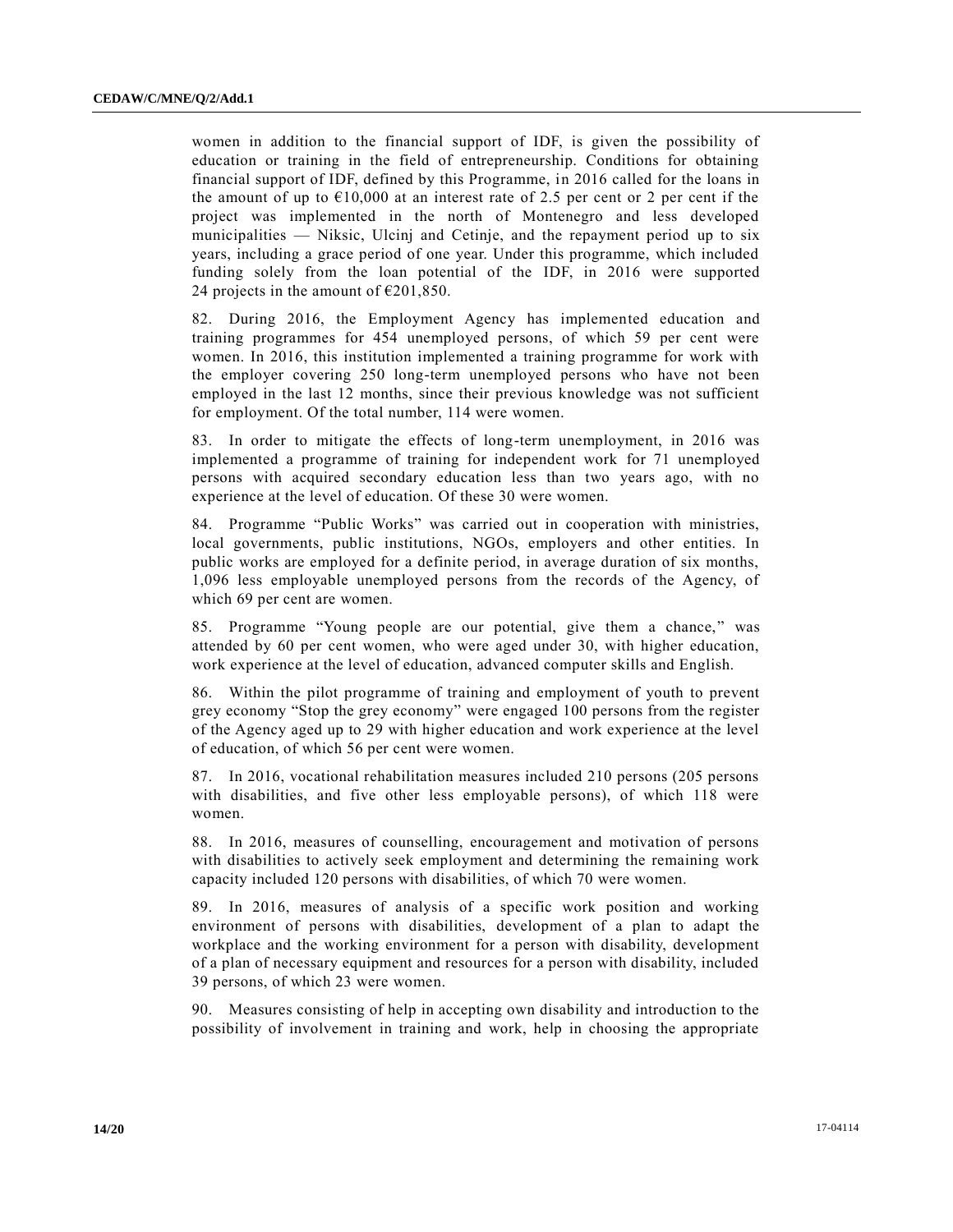professional goals and development of social skills, in the reporting period included 45 persons with disabilities, of which 26 were women.

91. A measure of vocational training for exact workplace, in 2016, included two women with disabilities.

92. A measure of monitoring persons with disabilities in the workplace after employment, in 2016, included 21 persons with disabilities — 10 women. Vocational rehabilitation trainers made the evaluation of success of rehabilitation process for 20 persons with disabilities — 8 women.

93. On 31 December 2016, 144 employers exercised the right to subsidized income for 222 employees with disabilities — 94 women.

94. During 2016, the active employment policy programmes included 22 members of Roma and Egyptian population, of which eight were women.

95. During 2016, MHMR and UNDP, in the framework of IPA II Project "Support to anti-discriminatory and policies of gender equality", started their activities on the development of women entrepreneurship in Podgorica and Niksic, which are focused on education, mentoring and business plans for 100 women from these municipalities. Project activities will be implemented in cooperation with NGOs and also was formed the Advisory Committee for monitoring the economic empowerment of women.

#### **Question 18**

96. Montenegrin Employers Union (MEU) does not keep records or has data on the number of users of parental leave.

97 Through its activities, MEU promotes flexible working arrangements.

98. Promotion within the framework of cooperation between MEU and International Organization of Employers (IOE).

99. In 2014, MEU translated and posted on its website a stance, i.e. a Position paper of IOE in this field, which can be downloaded from [www.poslodavci.org/biblioteka/](http://www.poslodavci.org/biblioteka/komentari/ioe-fleksibilni-oblici-rada) [komentari/ioe-fleksibilni-oblici-rada.](http://www.poslodavci.org/biblioteka/komentari/ioe-fleksibilni-oblici-rada)

100. The Government is implementing the principle of equality and non-discrimination, on legislative and political level, and there are a number of companies that have their own policies to implement these principles. In order to support the business community in terms of creating a successful model for the implementation of the principle of equality and non-discrimination in business practice, MEU in cooperation with the ILO implemented the project "Promotion of equality and non-discrimination in Montenegro".

101. As part of this project, in the period from March 2014-February 2015, MEU conducted the following activities:

(a) MEF developed and published three publications with a detailed overview of the national and international regulations, conventions and recommendations of international institutions and organizations, basic steps and the most common instruments used in planning and management of equal opportunities and treatment (including equality policies, action plans and affirmative action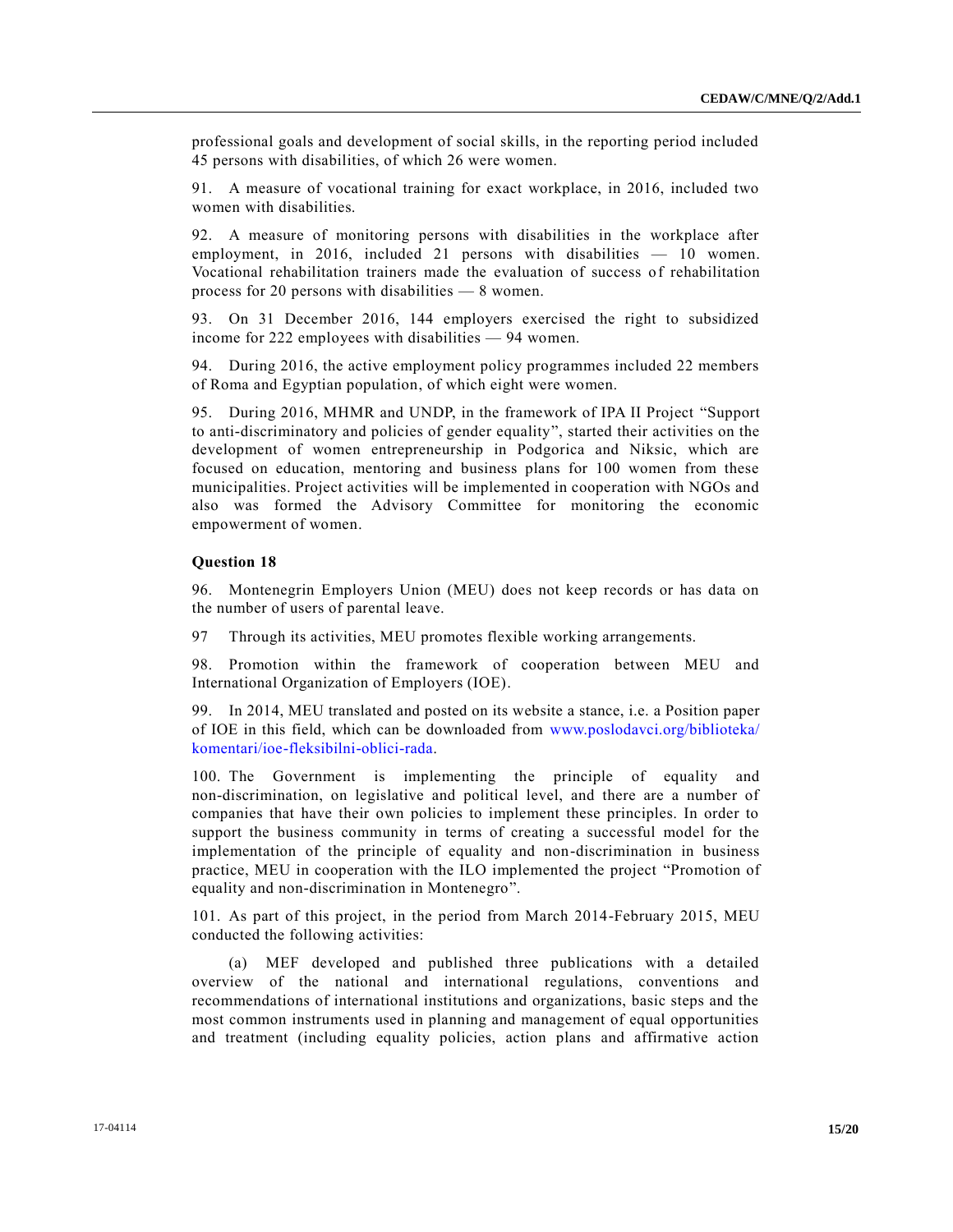measures), as well as numerous practical advices, instructions and examples of business practices. All three publications are published under the same title, "Promotion of equality and prevention of discrimination at work in Montenegro ", with different subheadings: 1. Legal framework; 2. Guiding principles; 3. Guide for employers;

(b) Publications are published in Montenegrin and English language, and can be downloaded from the website [www.poslodavci.org;](http://www.poslodavci.org/)

(c) After the training conducted by experts of the ILO, is formed a team of trainers of MEU on this area;

(d) MEU organizes educational seminars for representatives of public, private and civil sectors, as well as students.

102. In abovementioned activities MEU promoted to businessmen the application of flexible working arrangements that include, among others, the following models: part-time work, flexible hours, working from home, distant working, etc. Of course, each of these models must include care for protection of workers' dignity, safety and health, on what MEU particularly insists.

#### **Health**

#### **Question 19**

103. Health care is provided in accordance with the Law on Health Care (LHC) and health insurance for citizens — insured users of health services in Montenegro, by the Law on Health Insurance.

104. The State provides for priority health-care measures that are aimed at preserving and improving the health of citizens, including women with regard to reproductive and sexual health, and women over 65, without the participating in the costs of obtaining health services. Participation of citizens who are not exempt from participation is symbolic. Health care is fully provided to women from Roma and Egyptian population, at all levels of health care. As for this population as the local population, the health insurance is on an equal footing with other citizens, and for women of this population who have the status of displaced persons and refugees, the normative framework in Montenegro provides for regulation of the status in accordance with the Law on Foreigners. Women who have acquired the status of foreigner with permanent residence are fully equal in obtaining health services as other citizens, and to persons — women who have not regulated their status (possibly with a view to return to the country of origin), health care is entirely provided until they decide about regulation of their own status in the manner also provided for the other areas in the legal system of Montenegro. LHC applies on foreigners in accordance with international treaties to which Montenegro is a signatory in the area of health insurance, provided that the foreigner bears the expenses of provided emergency medical assistance and other types of health care according to the price list of a health institution, if an international treaty does not provide otherwise.

105. Also see response to question 22.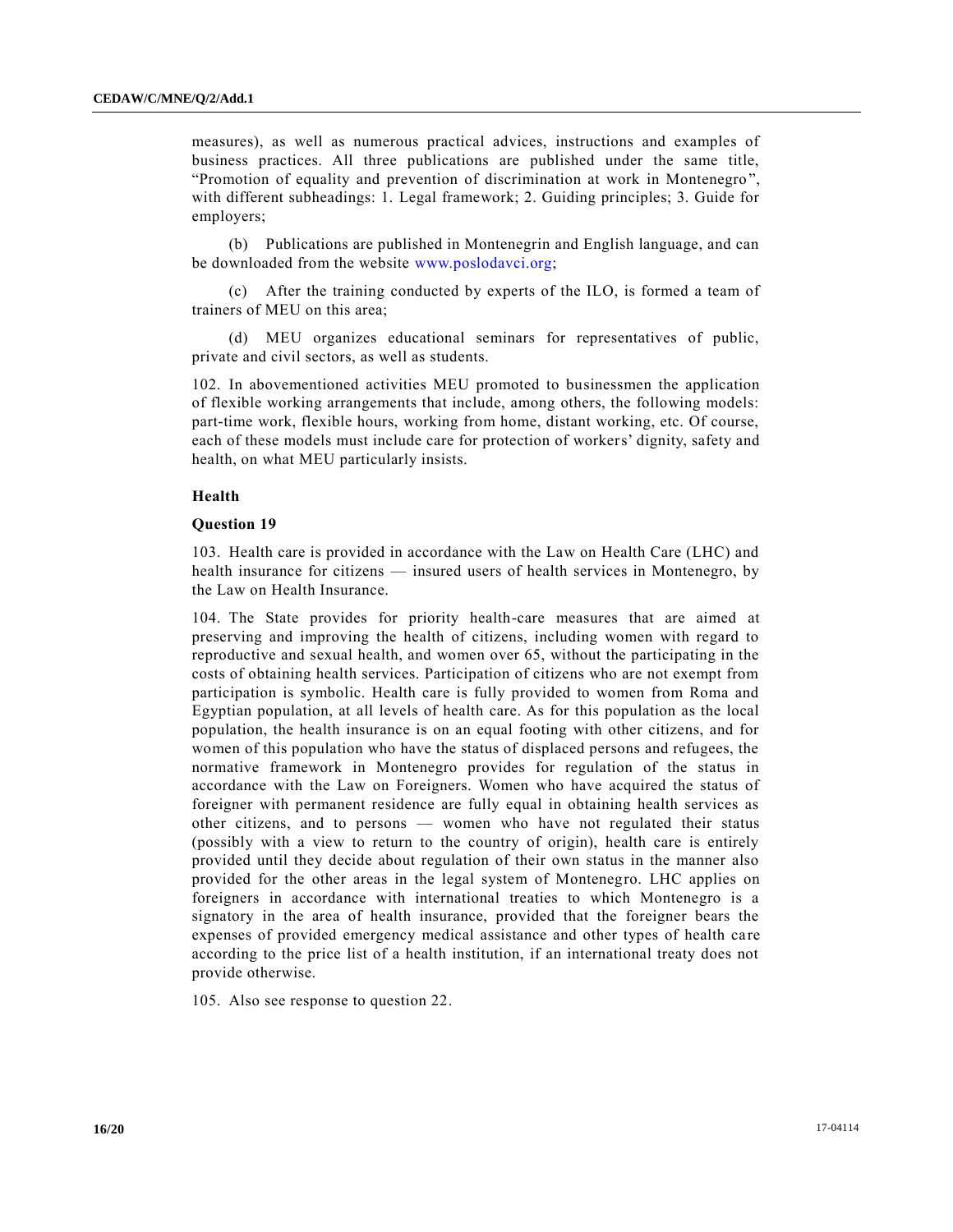# **Rural women**

#### **Question 20**

106. The Ministry of Agriculture and Rural Development (MARD) issues various public calls for support to agricultural production. In 2016 was issued a public call for the allocation of support for diversification of economic activities in rural areas, and then arrived 17 applications — holders and six applications were women. Investments for 13 applicants (holders of three projects were women) were approved. Of these 13 applicants, seven successfully implemented the projects (two women), and obtained the support of  $\text{\textsterling}17,624.40$ .

107. Several video programmes on agri-business, including those implemented by women were produced, and are posted on YouTube, the website of MARD, social networks, and broadcast on variety of media.

108. In 2016, the Ministry has issued a public call for the allocation of investment support for processing on the farm, and then came 114 applications (holders of 15 applications were women). Of this, 64 projects have been successfully implemented for a total of €405,000.00, and gain support in the amount of  $\epsilon$ 202,500.00, of which eight women received support of  $\epsilon$ 27,013.01.

109. In 2015, 51 women as a natural person and 10 business companies where CEOs are women have applied for IPARD call. Under this project contract was signed by 31 women — as a natural person (investment of  $\epsilon$ 1,288,371.71) and four women as CEOs of business companies (investment of  $E168,450.92$ ). In 2016, was paid for 13 projects implemented by women. Value of support for these projects is  $E242,125.98$ . As well are paid two projects implemented by women CEOs of business companies in the amount of €33,992.70.

110. Through IPARD II in 2016 were signed six contracts whose holders are women (CEOs), and whose value of investment is €394,282.37.

111. Through a Programme of development of agriculture and rural areas within the IPARD II 2014-2020 (IPARD II programme) to Montenegrin agriculture is available €39 million of EU support. Through the implementation of measures of Investment in physical capital of farms and diversification of farms and business development, when ranking applications, extra points are awarded to applications whose heads are women.

# **Disadvantaged groups of women**

# **Question 21**

112. In March 2016, the Government, adopted the "Strategy for Social Inclusion of Roma and Egyptians in Montenegro 2016-2020". The Strategy has seven areas: housing, education, health care, employment, legal status, social status and family welfare (within which are defined four sub-areas, namely: the fight against domestic violence and violence against women, prevention and control of begging, combating human trafficking and preventing the conclusion of children's illegal marriages), culture, identity and information. Gender issues and anti-discrimination are cross-cutting issues in all areas.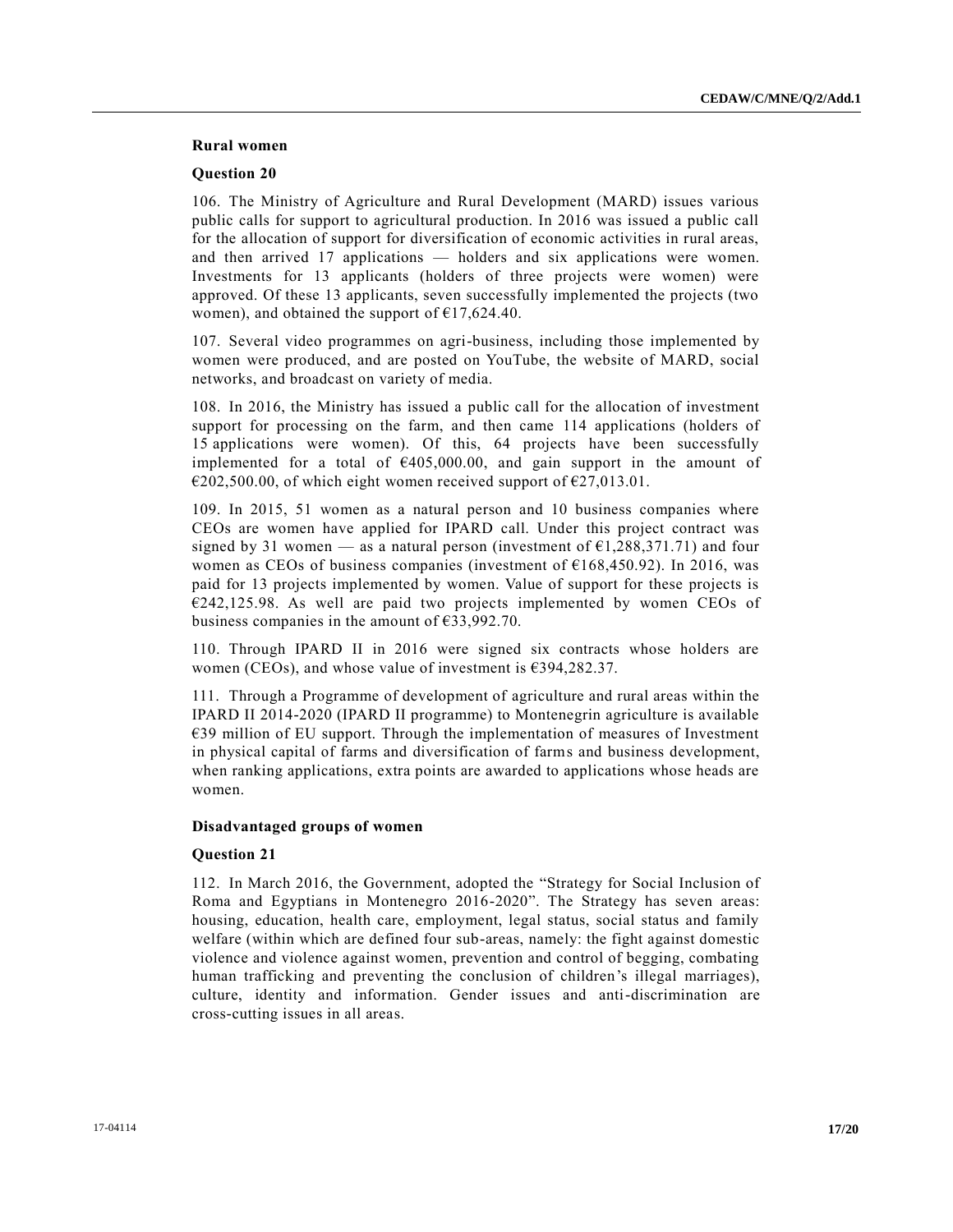113. As regards employment, in contrast to 2005, when was launched the project "Decade of Roma Inclusion 2005-2015" when there were no members of Roma and Egyptian community employed in the state organs, the situation is currently as follows: in state and local self-government organs are working ten members of Roma and Egyptian population while 18 of them are attending university. It is planned to employ during 2017, two Roma health mediators and around 20 mediators in education. Until now, the mediators were paid through projects. MHMR continuously organizes training for parents, children, RAE activists, civil servants on protection against domestic violence and juvenile forced marriages among the Roma population in all the country's cities where there is a significant number of members of this population. The activity is being implemented in cooperation with MI, OFAHT, local governments, Roma Council, Roma NGOs. In addition to training, are also organized campaigns, i.e. visits to Roma settlement on the issue of violence against women and forced marriages of RE girls. Continuously are organized trainings for the empowerment of members of minority groups and other minority communities, with a focus on Roma women in order to empower them to politics.

# **Question 22**

114. According to data from 2015, the health care in Camp Konik where live members of RE population is very well organized, as more than 10,000 persons chose personal physician of which 6,456 personal physician for adults, 1,743 paediatricians and 1,886 gynaecologists. Also were distributed educational brochures on the availability of health care. In 2016, MHMR organized the ultrasound and gynaecological examinations for 30 Roma and Egyptians from Camp Konik.

115. VTC has prepared occupation and qualification standards, and based on that, the education programme for the acquisition of professional qualifications — Associate for social inclusion of Roma and Egyptians in the field of health. The first group of participants is trained and their employment is planned in health centres in several municipalities in Montenegro, with the aim to, as the staff to carry out mediation between the health system and the population of Roma and Egyptian, contribute to better health care for this population.

#### **Marriage and family relations**

#### **Question 23**

116. The Law on Amendments to the Family Law was adopted on 22 July 2016 and its implementation is scheduled beginning from 19 May 2017. The provisions of the Family Law that regulate property rights of married and unmarried spouses and family members have not suffered major changes, but was made a few amendments relating to the composition and division of joint property acquired during the marriage or common-law marriage. In this regard, Article 288 stipulates that common property constitutes property which spouses acquired by work and based on work in the course of the marriage, as well as income from that property, and that the common property also includes income provided from separate property where income is obtained from the work of spouses, property acquired using the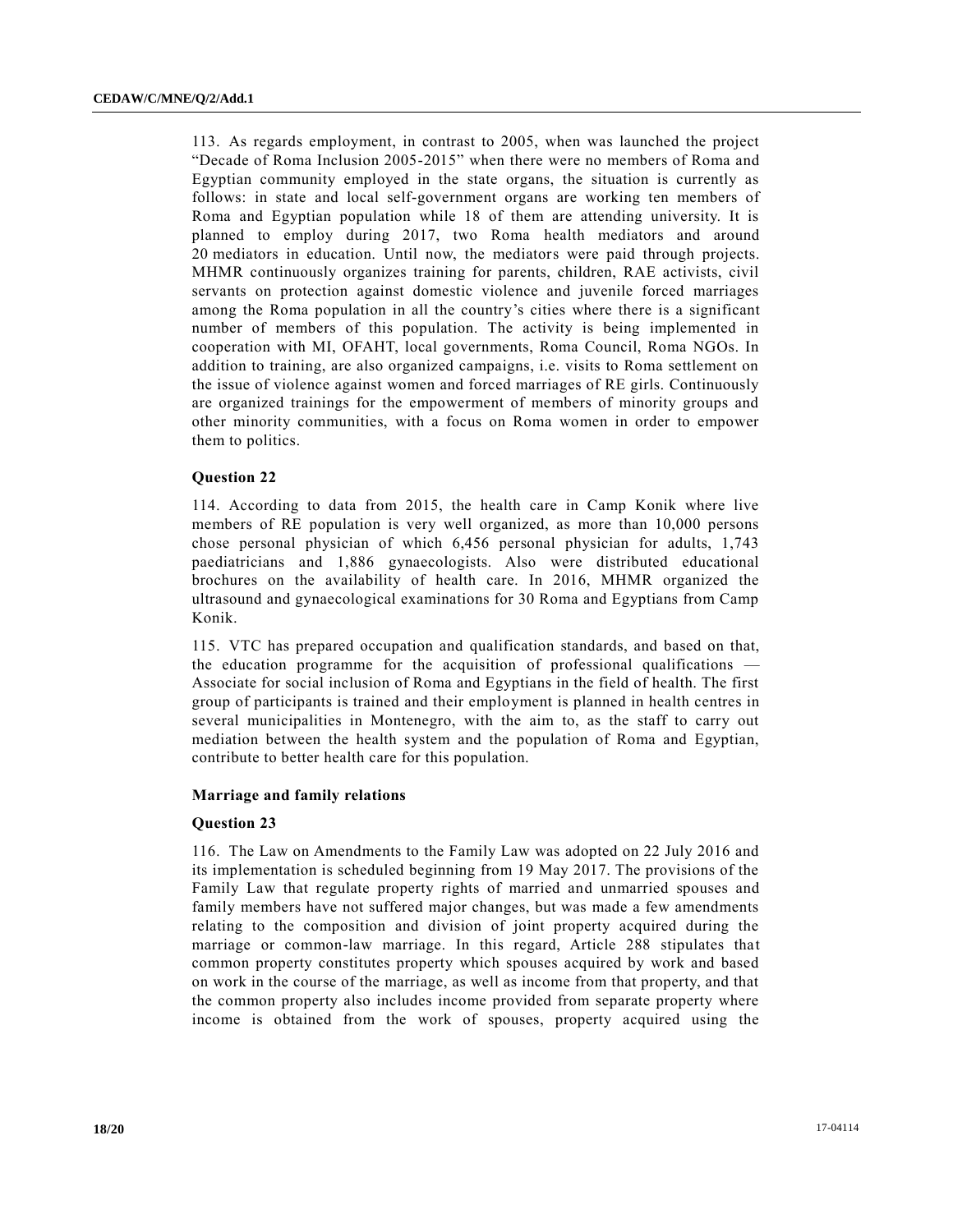intellectual property rights, property acquired basis on insurance, as well as lottery, all in the course of marriage.

117. Excerpts from certain provisions of the Family Law regulating property rights of married spouses:

#### **Article 285**

Spouses may have separate and joint property.

# **Article 286**

Separate property shall consist of the property that a spouse obtained before entering into the marriage, as well as the property that the spouse obtained during the marriage by inheritance, gift or other forms of obtaining property free from encumbrances.

Every spouse shall independently manage and dispose of his/her separate property, if the spouses do not agree otherwise.

# **Article 287**

If during the marital community there was a slight increase in the value of the separate property of one spouse, the other spouse shall have the right to claim in money the amount proportional to his/her contribution.

If during the marital community there was a slight increase in the value of the separate property of one spouse, the other spouse shall have the right to a share of the property which would be proportional to his/her contribution.

#### **Article 288**

Joint property consists of the property that spouses gained by their work during the marriage, as well as the incomes from that property.

The incomes from the separate property gained by work of the spouses are incorporated into the joint property, as well as the property gained on games of chance, unless a spouse invested his/her separate property into the game.

#### **Article 289**

Rights of spouses regarding joint property, in terms of the article 288 of this Law, shall be registered in register of immovables and other appropriate registers under the names of both spouses as their joint property without determining the ownership over the parts of it.

If only one spouse is entered in register of immovables and other appropriate registers as the owner of the joint property, it shall be considered that the entry was made on behalf of both spouses, if the entry was not made on the basis of a written agreement made between spouses.

If both spouses are entered in register of immovables and other appropriate registers as co-owners on the precisely defined parts of the property, it shall be considered that they have divided the joint property in that way.